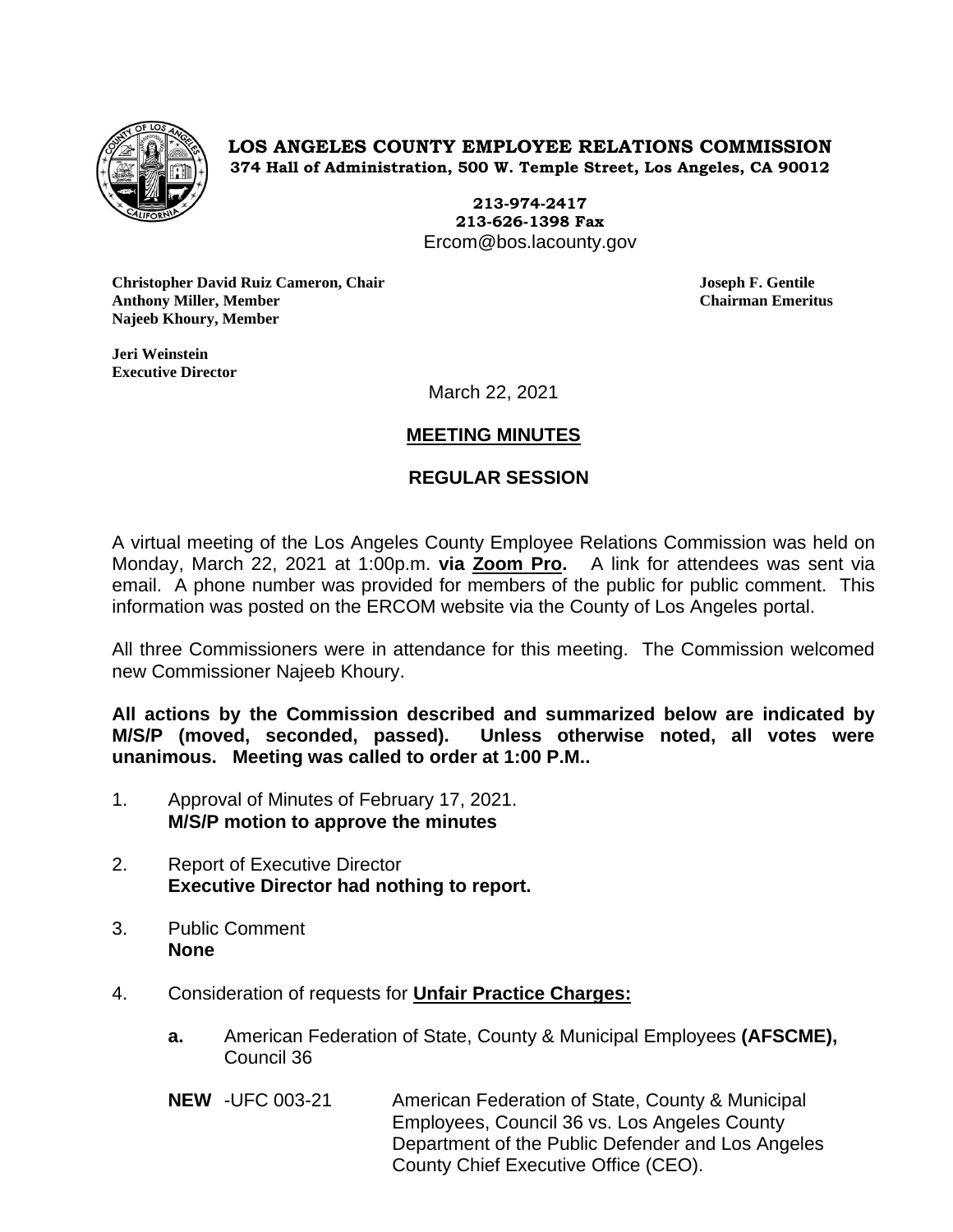(Failure to provide information, Direct Dealing)

**M/S/P to grant the request, by the Executive Director (ED), to dismiss this UFC. After the request by the ED, the Union representative, Jason Wojciechowski, advised the Commission the Union was prepared to withdraw this matter.** 

- **b.** American Federation of State, County & Municipal Employees **(AFSCME),** Local 1083
- **NEW** -UFC 006-21 American Federation of State, County & Municipal Employees, Local 1083 vs. Child Support Services Division. (Bad Faith Bargaining, Interference)

## **M/S/P to grant the County's request for a Continuance while outside counsel was retained.**

**c.** American Federation of State, County, & Municipal Employees **(AFCSME)** Local 685

#### **NONE**

**d.** Association for Los Angeles Deputy Sheriffs **(ALADS)**

-UFC 001-21 Association for Los Angeles Deputy Sheriffs (ALADS) vs. Los Angeles County. (Failure to engage in impact bargaining, as a result of Measure J budget cuts, that affected wages, hours, and conditions of employment.) (Continued from February 17, 2021)

> -County Opposition and Request for Dismissal of UFC 001-21 (004-21) Consolidated with PPOA

## **M/S/P to grant ALADS, Mr. Aitchison, a continuance for time to respond in writing to the County's Motion to Dismiss**

 -UFC 002-21 Association for Los Angeles Deputy Sheriffs (ALADS) vs. Los Angeles County Sheriff's Department (Violation of the Employee Relations Ordinance 5.04.070 by intimidation, coercion, discrimination, etc., for employees exercising their rights under the Ordinance) (Continued from February 17, 2021)

## **M/S/P to grant ALAD's request for this matter to moved to hearing. There was no opposition from the County.**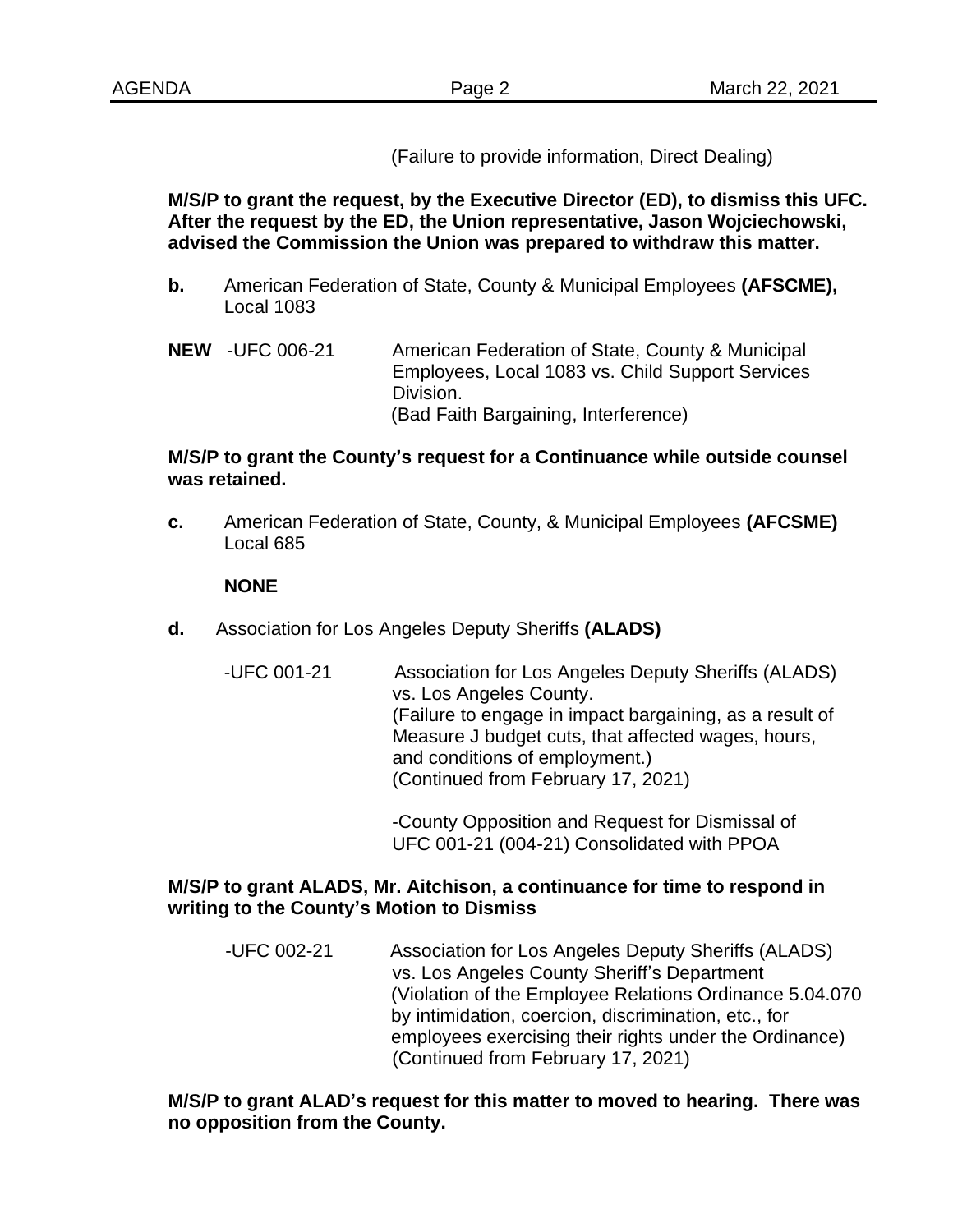**e.** California Association of Professional Employees **(CAPE)**

-UFC 016-19 California Association of Professional Employees (**CAPE)** vs. Assessor's Office (P. Thomas/Interfering with Participation in Union Activity) (Continued from October 28, 2019)

## **M/S/P to grant CAPE's request to move this matter to hearing. There was no opposition from the County.**

-UFC 018-19 California Association of Professional Employees (**CAPE)** vs. Department of Beaches and Harbors (L. Phan/Interfering with Participation in Union Activity) (Continued from October 28, 2019)

**M/S/P to approve CAPE's request to continue this matter for one more month. Jeff Hickman representing the County did not oppose this continuance but requested a decision on this matter at the April 26, 2021 ERCOM meeting.** 

- **f.** Los Angeles/Orange Counties Building & Construction Trades Council AFL-CIO **NONE**
- **g.** Professional Peace Officers Association (**PPOA**)
- **NEW** -UFC 004-21 Professional Peace Officers Association (**PPOA**) vs Los Angeles County. (Failure to engage in impact bargaining, as a result of Measure J budget cuts, that affected wages, hours, and conditions of employment.)

-County opposition and request for dismissal of UFC 004-21 (consolidated with 001-21 ALADS)

## **M/S/P this matter was continued per the decision for UFC 001-21 as the cases are consolidated. Same fact pattern and requests, different Unions.**

- **h.** Service Employees International Union
	- -UFC 014-20 Service Employees International Union (**SEIU**), Local 721 vs. Department of Health Services (**DHS**) (Failure to Negotiate matters that are mandatory subjects of bargaining, including changes to working conditions, contracting out bargaining unit work, failure to provide requested information). (Continued from November 18, 2020)

## **M/S/P motion to continue this matter in order for SEIU representative Katie**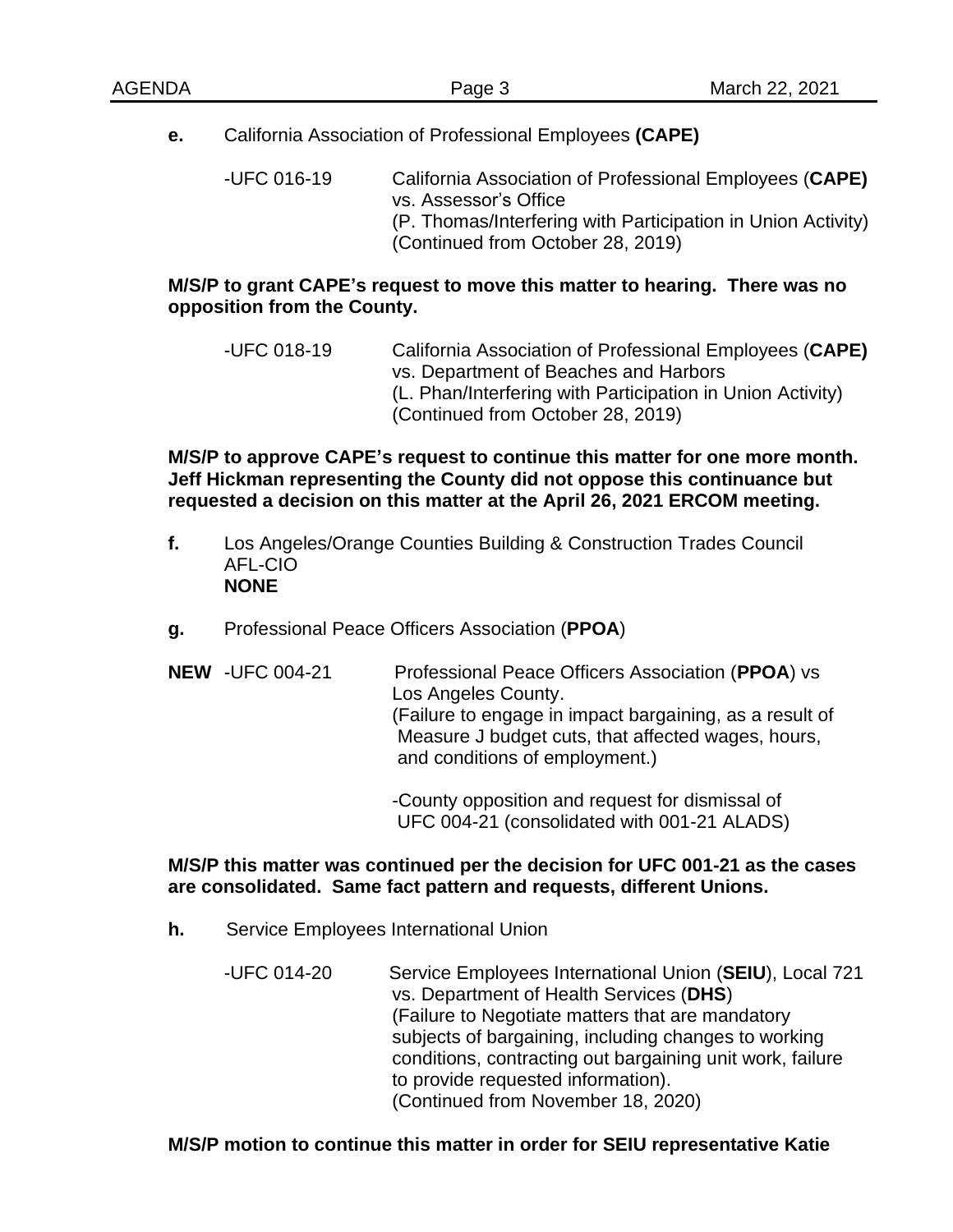#### **Engst to amend the UFC in order to provide more specifics as to dates and changes to working conditions subsequent to a request by County representative Adrianna Guzman.**

**NEW** -UFC 005-21 Service Employees International Union (SEIU), Local 721 Vs. Los Angeles County Department of Children and Family Services (**DCFS**) (Interference, Intimidation, Coercion regarding engagement in Union Activities)

#### **M/S/P to continue this matter per the request of County representative Jeffrey Hickman to allow the County to retain outside counsel.**

**NEW** -UFC 007-21 Service Employees International Union (SEIU), Local 721 Vs. Los Angeles County Department of Social Services (**DPSS**) (Unilateral Implementation of Task-Based Model to replace Caseloads Model – Failure to Meet and Confer a matter that is negotiable.)

## **M/S/P to continue this matter per the request of County representative Jeffrey Hickman to allow the County to retain outside counsel.**

**NEW** -UFC 008-21 Service Employees International Union (SEIU), Local 721 Vs. Los Angeles County Department of Social Services (**DPSS**) (Interference and Disparagement.)

#### **M/S/P to continue this matter per the request of County representative Jeffrey Hickman to allow the County to retain outside counsel.**

#### 5. Request to **Withdraw Unfair Practice Charge**

-UFC 013-20 Association for Los Angeles Deputy Sheriffs (**ALADS**) vs. Los Angeles Sheriff's Department (**LASD**) (Failure to process grievance)

Reason: Grievance processed

 -UFC 004-20 American Federation of State, County & Municipal Employees vs. Child Support Services Department (Refusal to Meet and Confer regarding a matter considered a change to working conditions, "hoteling")

Reason: Settlement

UFC 004-19 LA/Orange Counties Building & Construction Trades vs.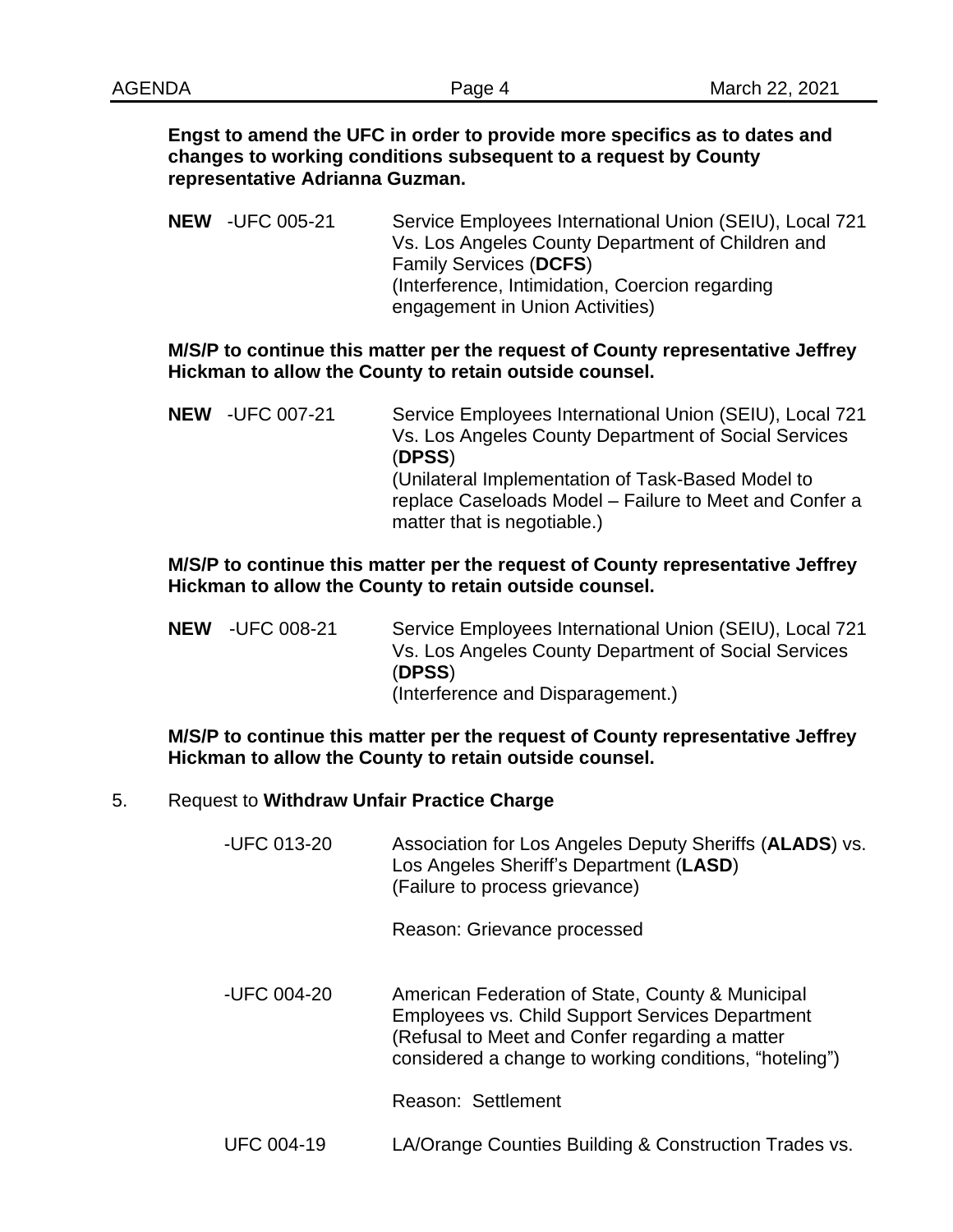**AMENDED** Los Angeles County Sheriff's Department (Facility Services Bureau) (Retaliation)

#### **M/S/P motion to accept request for withdrawal of all of the above matters.**

- 6. Consideration of request for **Amendment of Certification:**
	- **AC 001-21** Request for Deletion per CEO Classifications Affected Units
		- **a.** Bargaining Unit 211 SEIU Item No. 0322 - Cemetery Caretaker
		- **b.** Bargaining Unit 222 SEIU Item No. 5577 - Supervising Renal Dialysis Equipment **Technician**

#### **M/S/P motion to accept deletion of the above classifications. There was no opposition from SEIU. SEIU Representative Ruben Soto present.**

7. Consideration of Representation

**a.** Consideration of Request and Application, by the Los Angeles County Public Defenders Union to be granted status as a Certified Organization of Los Angeles County. (Continued from January 21, 2021)

**M/S/P motion to approve the Los Angeles County Public Defenders Union (LACPDU) as a certified organization in Los Angeles County. All proper paperwork including application and by-laws were submitted in January 2021. This ruling does not designate the LACPDU as the majority representative for Bargaining Unit 803.** 

> **b**. Consideration of Los Angeles County Public Defenders Union request to be designated as the Certified Majority Representative for Bargaining Unit 803, Public Defenders 1-4 via the previously completed card count and not a formal election, due to the request by AFSCME Council 36 to be removed from consideration as the majority representative on the election ballot.

**On February 17, 2021, a hearing was held by the Employee Relations Commission pursuant to a request by AFSCME, Counsel 36 regarding the merits of a decertification vote by members of Bargaining Unit 803 (BU 803). The purpose of this vote was to decertify AFSCME, Counsel 36 as the majority representative of BU 803. Additionally, AFSCME, Counsel 36 filed an Unfair Practice Charge alleging obstruction by management of their abilities to represent the bargaining unit, and the contention from AFSCME, Counsel 36 was that an election should not move forward**